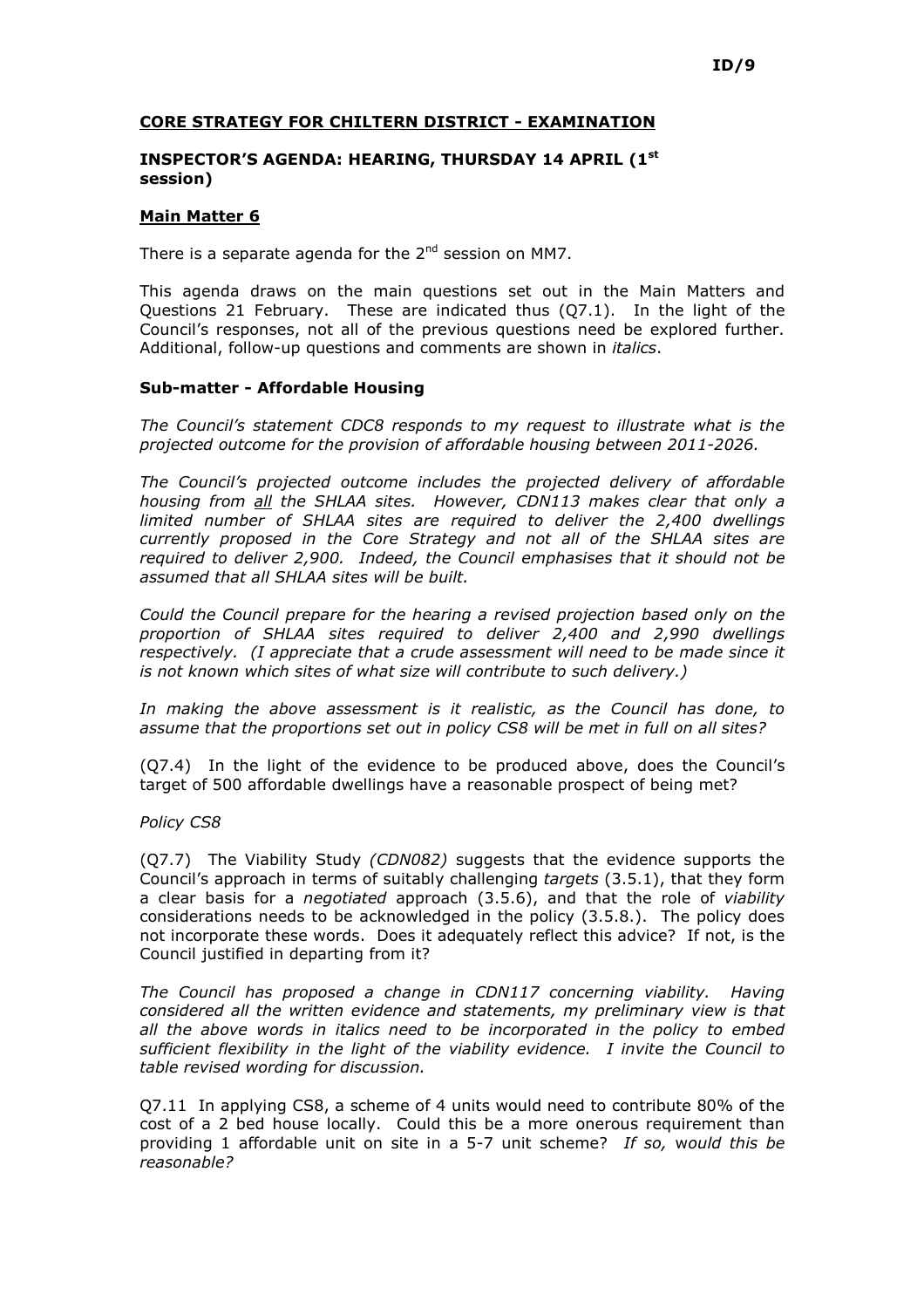Q7.12 Is it reasonable to expect the applicant to provide a full financial viability assessment and justification as well as to pay for an independent review of the information (CS paragraph 10.5)?

Q7.14 Is it consistent with the advice on affordable housing in PPS3 to expect development of only one additional new dwelling to contribute to the provision of affordable housing?

The Council has proposed a change to monitor the percentage of new affordable homes granted permission. How will this help the Council know whether the policy is effective? Should monitoring relate to the size of sites and achievement of the proportions sought in policy CS8 (rather than an overall total/percentage)?

### Other policies

Q7.17 Where is policy CS8 (Rural Exceptions) intended to apply? Council to provide the plans of Chiltern which identify the areas to which the relevant SI (SI 1997/625 or similar Regulations) relates. Is it consistent with the intentions of PPS3 for the rural exceptions policy to be used for the provision of affordable housing on the edge of large settlements such as Amersham and Chesham?

Q7.19 Is the tenure split in CS10 justified by evidence? I have not seen any evidence that a different tenure split would be justified and effective as a starting point, but should there be flexibility to respond to local circumstances/needs and viability?

Q7.20 Will policy CS11 achieve the desired outcome? (The Council's analysis of the likely delivery of different sizes of affordable dwellings also draws on all SHLAA sites and is thus unrealistic in relation to the proposed 2,400 dwellings or for the delivery of 2,900 dwellings.)

# Short adjournment

# Sub matter – Homes for Special Needs

Q7.21 Is there clear evidence for the scale of accommodation required for people with particular needs and older people over the plan period?

The suggested new monitoring indicator for policy CS12 (CDN117) is the number of units of sheltered accommodation. As defined in the Glossary, this would not encompass the different types of needs/accommodation referred to in the plan. Should monitoring include other specific types of accommodation, such as extra care, to which particular emphasis is given in the text ?

The NSE site provides specialist accommodation for national/regional needs. Should the monitoring of the provision of specialist accommodation generally, which will include developments at that site, distinguish between specialist accommodation meeting national/regional needs and that intended primarily to meet local needs?

Q7.23 Are the 3 sites highlighted at the end 11.3 compatible with the locational steer provided in policy CS12? In particular, does highlighting Newlands Park (which the Council acknowledges as not entirely compatible with CS12) undermine the effectiveness of the future application of the policy?

Q7.24 Why does policy CS13 restrict any redevelopment to medical facilities or residential institutions? Is this relevant to the site's designation as an MDS?  $I$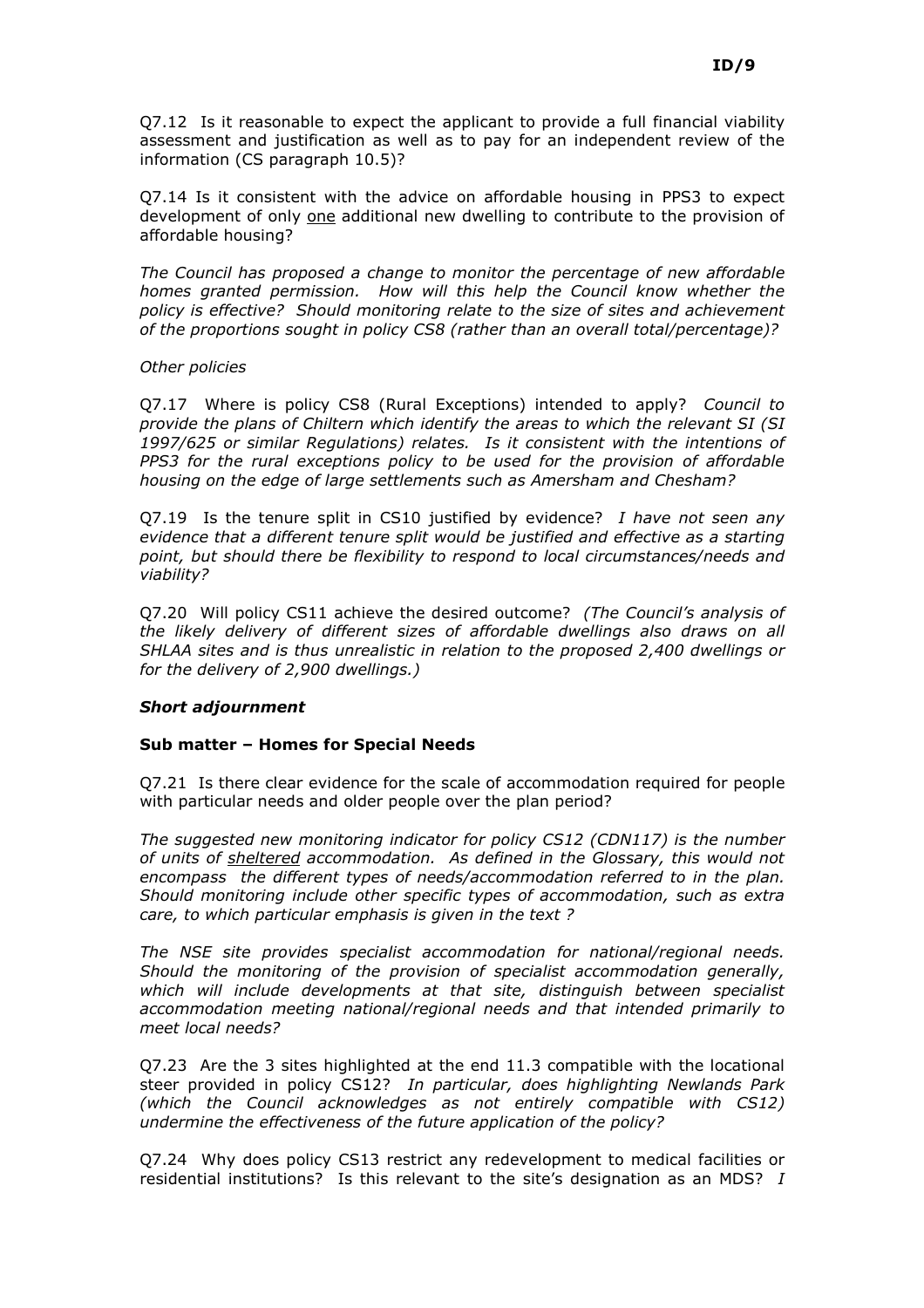invite the Council to consider carefully the response statement by Savills on behalf of the NSE and respond first at the hearing. Discussion.

### Short adjournment

# Sub Matter: Gypsies, Travellers and Travelling Showpeople

#### Evidence of need

The Council's proposed changes in CDN117 make clear that the Council is relying on the evidence of local needs from the GTAA but adjusted as a result of the benchmarking exercise (ie 9 additional pitches between 2006 and 2016). This figure is critical to whether any additional provision will be planned in the district to 2016 and thus the robustness of the evidence drawn from the GTAA needs to be tested.

The Council did not respond in detail to my previous questions (Q7.29 and Q7.30) concerning the robustness of the GTAA. Please be ready to do so at the hearing, in particular:

Q7.29 Does the GTAA make reasonable assumptions about:

- The existing backlog of needs (unauthorised sites and encampments and suppressed households)?
- Future arising needs (eg household formation)?
- The likely needs of gypsies and travellers living in conventional housing but wishing to return to living in caravan if the opportunity arises?
- The contribution to meeting future needs from genuine vacancies on authorised sites? Does any evidence or assumptions about turnover of pitches on public sites represent genuine vacancies for households without an authorised pitch?

In relation to the needs of Travelling Showpeople, given that the Council is accepting a need for 16 additional pitches (CS 11.9, as proposed to be amended) why is paragraph 11.12 and policy CS14 tentative as to whether there are any needs to be met?

# Policy CS14

Q7.33 Are the criteria in policy CS14 reasonable and consistent with the approach in other policies in the Core Strategy and with advice in Circulars 1/2006 and 4/2007?

The Council's statement acknowledges (CDC8/B, p5) that it is "correct to assume that this development is only acceptable in principle within settlement areas excluded from the Green Belt". But the Council did not respond to the remainder of Q7.34, namely: Is it reasonable or practical to expect gypsy sites to be found in such areas given the competing demands from higher value uses? What assessment has the Council made of whether there are likely to be available, suitable and affordable sites which meet all these criteria? If not, how will the policy ensure that needs are met? Would it be effective?

Policy CS14 would prelude a single pitch/plot in any Green Belt location including settlements in the Green Belt where infilling of 1 or 2 dwellings is allowed under policies GB4 and GB5. Is this approach justified or fair? (Although gypsies and travellers may not be able to afford any such opportunities.)